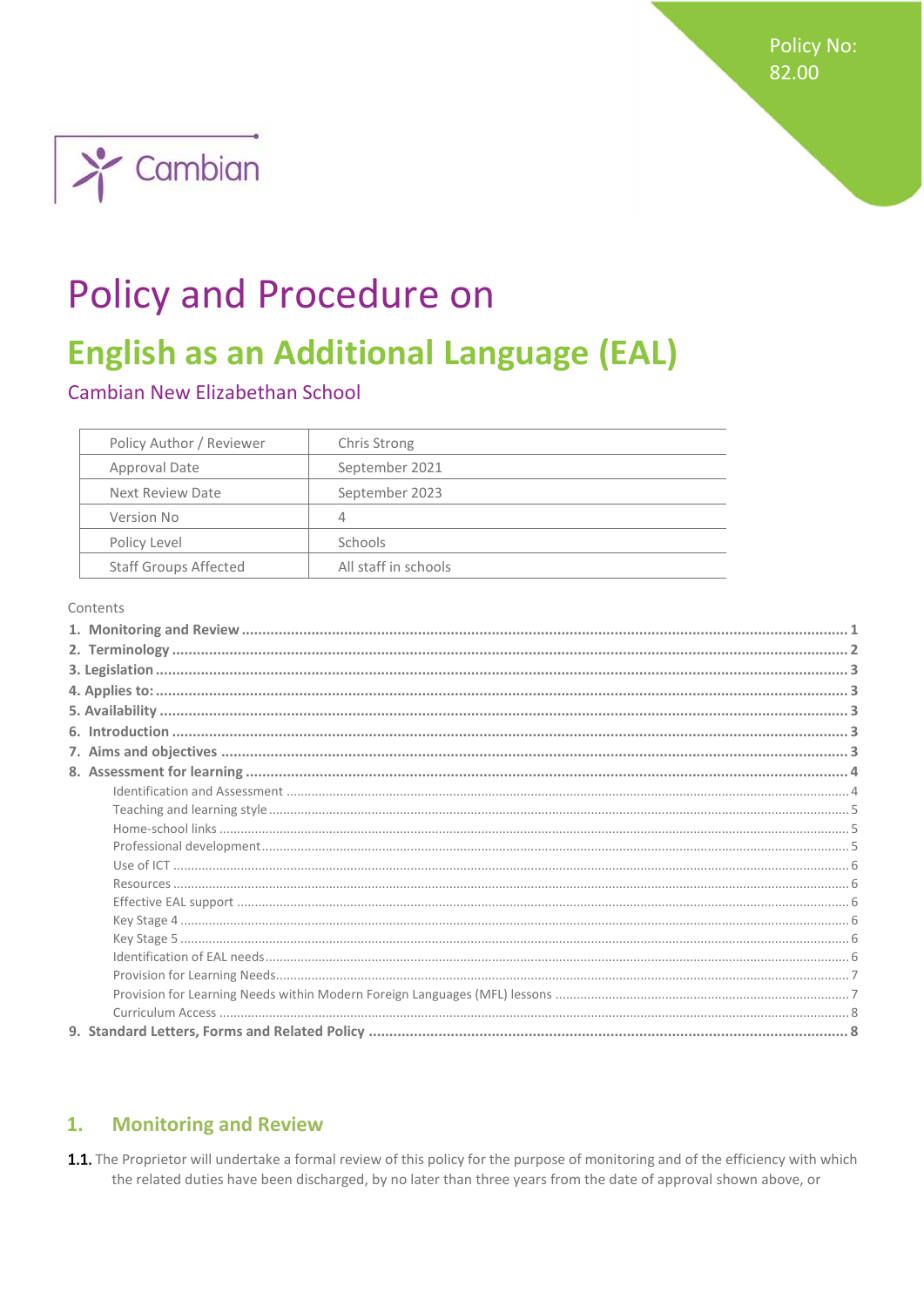

earlier if significant changes to the systems and arrangements take place, or if legislation, regulatory requirements or best practice guidelines so require.

 $1.2.$ The local content of this document will be subject to continuous monitoring, refinement and audit by the Head of Service.

Signed:

Botht

Andrew Sutherland Sara Ferguson **Representative, Proprieter - Cambian Group Headteacher**  September 2021 September 2021

## <span id="page-1-0"></span>**2. Terminology**

 $2.1.$ Our aim is to use consistent terminology throughout this policy and all supporting documentation as follows:

| 'Establishment' or 'Location | this is a generic term which means the Children's<br>Home/school/college. New Elizabethan school is a school.                                                                                                   |  |
|------------------------------|-----------------------------------------------------------------------------------------------------------------------------------------------------------------------------------------------------------------|--|
| <b>Individual</b>            | means any child or young person under the age of 18 or young<br>adult between the ages of 18 and 25. At New Elizabethan school<br>we have children and young people attending between the ages<br>of $7-19$ .   |  |
| <b>Service Head</b>          | This is the senior person with overall responsibility for the school.<br>At New Elizabethan School this is the Headteacher who is Sara<br>Ferguson.                                                             |  |
| <b>Key Worker</b>            | Members of staff that have special responsibility for Individuals<br>residing at or attending the Establishment.                                                                                                |  |
| Parent, Carer, Guardian      | means parent or person with Parental Responsibility                                                                                                                                                             |  |
| <b>Regulatory Authority</b>  | Regulatory Authority is the generic term used in this policy to<br>describe the independent regulatory body responsible for<br>inspecting and regulating services. At New Elizabethan School this<br>is Ofsted. |  |
| <b>Social Worker</b>         | This means the worker allocated to the child/family. If there is no<br>allocated worker, the Duty Social Worker or Team Manager is<br>responsible.                                                              |  |
| <b>Placing Authority</b>     | Placing Authority means the local authority/agency responsible for<br>placing the child or commissioning the service                                                                                            |  |

Version: 2 ® Cambian Group PLC 2014 Approved by: Chris Strong Next Review Date: January 2018 Policy Name: English as an Additional Language Date: September 2018 Print Date: 25-Oct-21 Page 2 of 8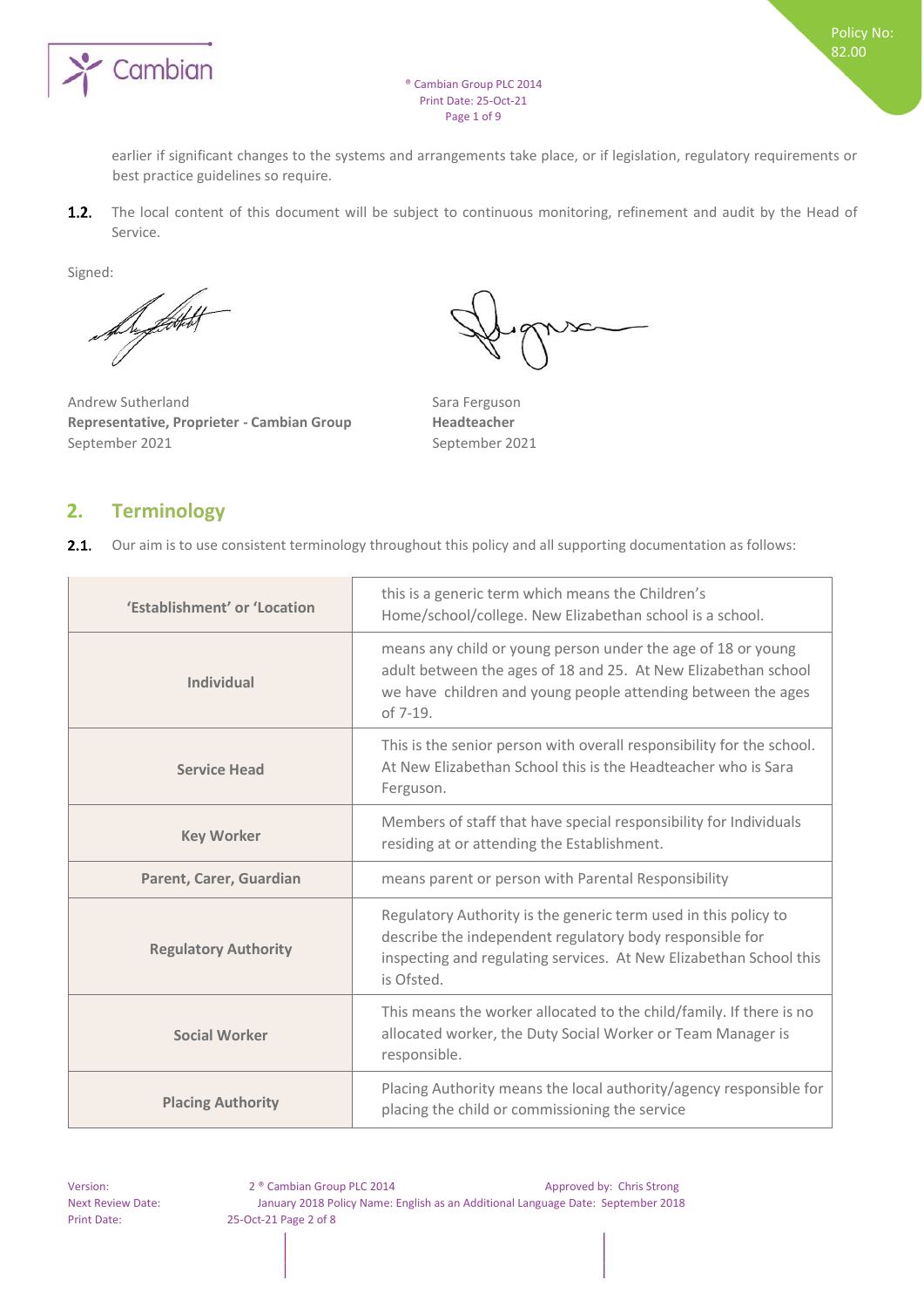

| <b>Staff</b> | Means full or part-time employees of Cambian, agency workers,<br>bank workers, contract workers and volunteers. |
|--------------|-----------------------------------------------------------------------------------------------------------------|
| <b>SEN</b>   | means Special Education Needs and is usually shortened to SEN.                                                  |

## <span id="page-2-0"></span>**3. Legislation**

3.1. Complies with Part 6, paragraph 24(3) (b) of The Education (Independent School Standards Compliance Record) (England) (Amendment) Regulations.

## <span id="page-2-1"></span>**4. Applies to:**

- the whole Location inclusive of activities outside of the normal hours;
- all staff (teaching and support staff), the proprietor and volunteers working in the Location.

## <span id="page-2-2"></span>**5. Availability**

 $5.1.$ This policy is made available to parents/guardians, carers, staff and Individuals from the New Elizabethan School.

## <span id="page-2-3"></span>**6. Introduction**

- 6.1. In common with the rest of the curriculum, where a child is learning English as an additional language, this is individually planned for, taking into account the particular needs of the child and working with the family to plan how best to facilitate the child's integration into an English speaking setting. If for example, a child at our Location was most comfortable with say another language our strategy in understanding how best to enable the child to use English would include observing the child communicating in their mother tongue. As a result of this, key English words would be sent to the guardians, and we would request from them a list of the key words in their mother tongue. This would enable the teachers to be familiar with what the child might be trying to say. It would also assist in preventing the child becoming disheartened having managed to form a word, this being a significant achievement, in the mother tongue and then enable the teachers to encourage the child to transfer the word into English. Our experience is that this individually tailored approach has shown to be highly successful. We offer guardians the option to receive any policies, procedures, newsletters etc. That they would receive in English, translated into other languages.
- 6.2. The teaching and learning, achievements, attitudes and well-being of all our Individuals are important. We encourage all our Individuals to achieve the highest possible standards. We do this through taking account of each Individual's life experiences and needs.

## <span id="page-2-4"></span>7. Aims and objectives

- The National Curriculum secures entitlement for all Individuals to a number of areas of learning and gives them the opportunity to develop the knowledge, understanding, skills and attitudes that are necessary for their selffulfilment and development as responsible citizens. We promote the principles of fairness and justice for all through the education that we provide in our school.
- The aim of this policy is to help ensure that we meet the full range of needs of those Individuals who are learning English as an additional language. This is in line with the requirements of current legislation

#### **7.1.** We aim to raise the attainment of minority ethnic pupils by:

Version: 2 ® Cambian Group PLC 2014 Approved by: Chris Strong Next Review Date: January 2018 Policy Name: English as an Additional Language Date: September 2018 Print Date: 25-Oct-21 Page 3 of 8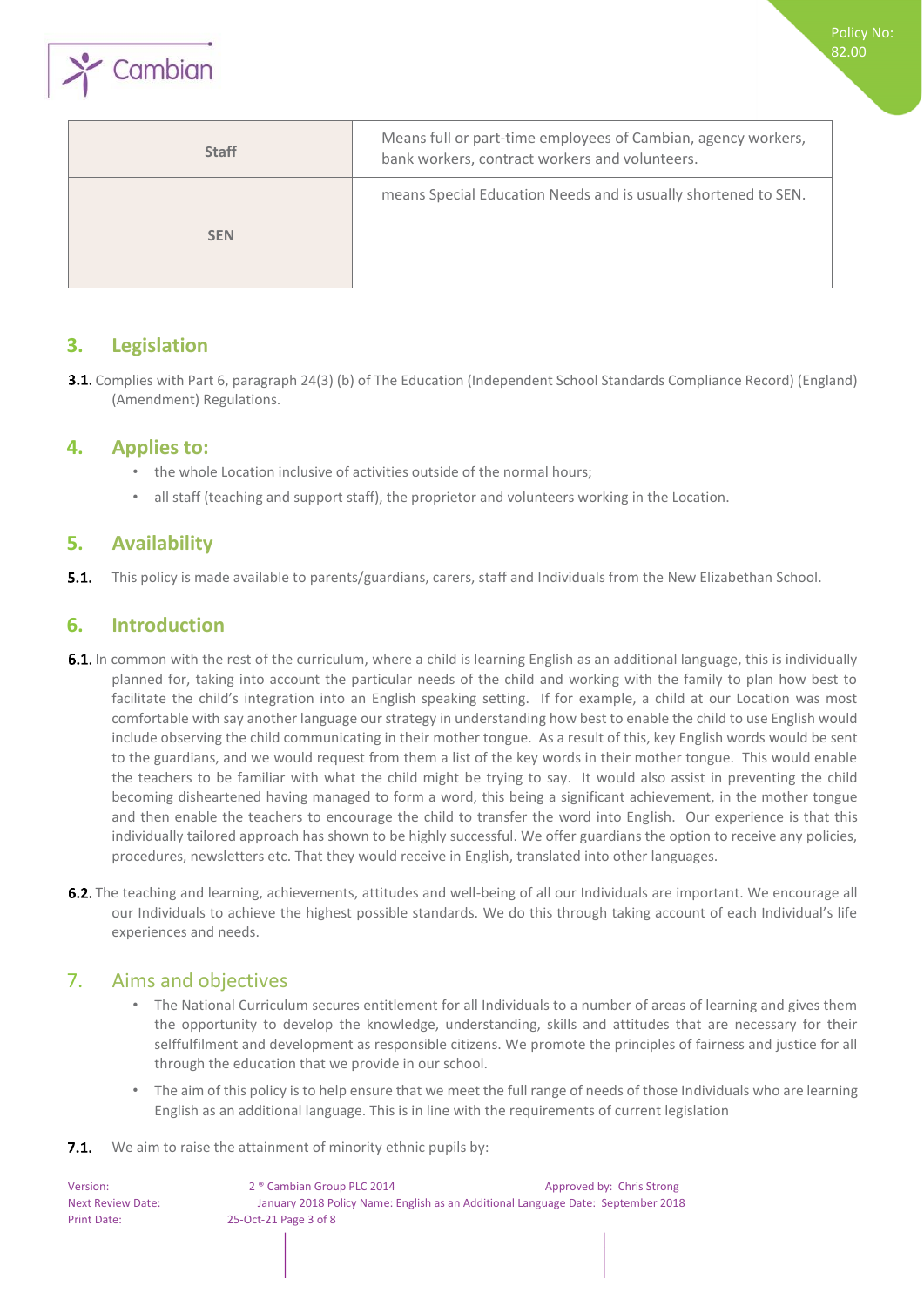

assessing pupils' English ability and giving pupils with EAL access to the curriculum as quickly as possible;

Policy No: 82.00

- providing pupils with EAL opportunities to hear and read good models of English and extend their knowledge and use of English;
- providing additional in-class and withdrawal support to these pupils;
- developing an understanding of and valuing pupils' home languages;
- using visual and auditory resources;
- assessing pupils with EAL to establish their needs and progress;
- liaising with Special Educational Needs (SEN) colleagues in identifying pupils who may additionally have SEN.
- **7.2.** The aims of our (EAL) provision are that all students whose first language is not English:
	- become autonomous in all aspects of the English Language;
	- are supported so that they gain full access to the full school curriculum that is offered;
	- become aware of and can appropriately respond to differences and similarities between their cultures and others;
	- progress in their abilities within each aspect of the English Language including speaking, listening writing and reading;
	- are supported in their preparations for their next step in their academic careers.

## <span id="page-3-0"></span>8. Assessment for learning

- 8.1. We use the Bell Foundation assessment to measure English language competence for EAL Individuals linked to the National Curriculum. These have only recently been published. We carry out ongoing recording of attainment and progress in line with agreed school procedures.
- 8.2. The statutory assessment arrangements of the National Curriculum allow us to make special arrangements for Individuals who are learning English as an additional language.
- 8.3. In the mathematics tasks and tests at Key Stage 1 we help Individuals by translating English words or phrases that appear in the assessment materials, or non-English words or phrases that the Individuals use in their responses.
- 8.4. For the science and written mathematics test at Key Stage 2, we provide verbal or written translations of words or phrases in the test papers which we think are likely to prove difficult for Individuals for whom English is an additional language. For the mental arithmetic test at Key Stage 2 we provide a verbal translation of the test to Individuals who have limited English.
- $8.5.$ The language support teacher offers support to Individuals during the Key Stage 1 and Key Stage 2 assessment period.
- 8.6. Students who have been resident in Britain for less than two years at the time of sitting formal public examinations (e.g. GCSE, A-level) may qualify for extra time. The SENCo will submit the necessary documentation to the relevant examining bodies in this instance.

#### <span id="page-3-1"></span>**Identification and Assessment**

- 8.7. Guardians are asked to inform school of any language needs their child may have on entry to school. In addition to this, their class teachers liaising with colleagues and working alongside pupils should be able to identify and assess pupils with EAL in order to target them for support. This can be done using a variety of data, including: • NFER English and Maths tests
	- PIPs and Aspects
	- Foundation stage profile
	- CATs
	- Teacher assessment

Version: 2 ® Cambian Group PLC 2014 Approved by: Chris Strong Next Review Date: January 2018 Policy Name: English as an Additional Language Date: September 2018 Print Date: 25-Oct-21 Page 4 of 8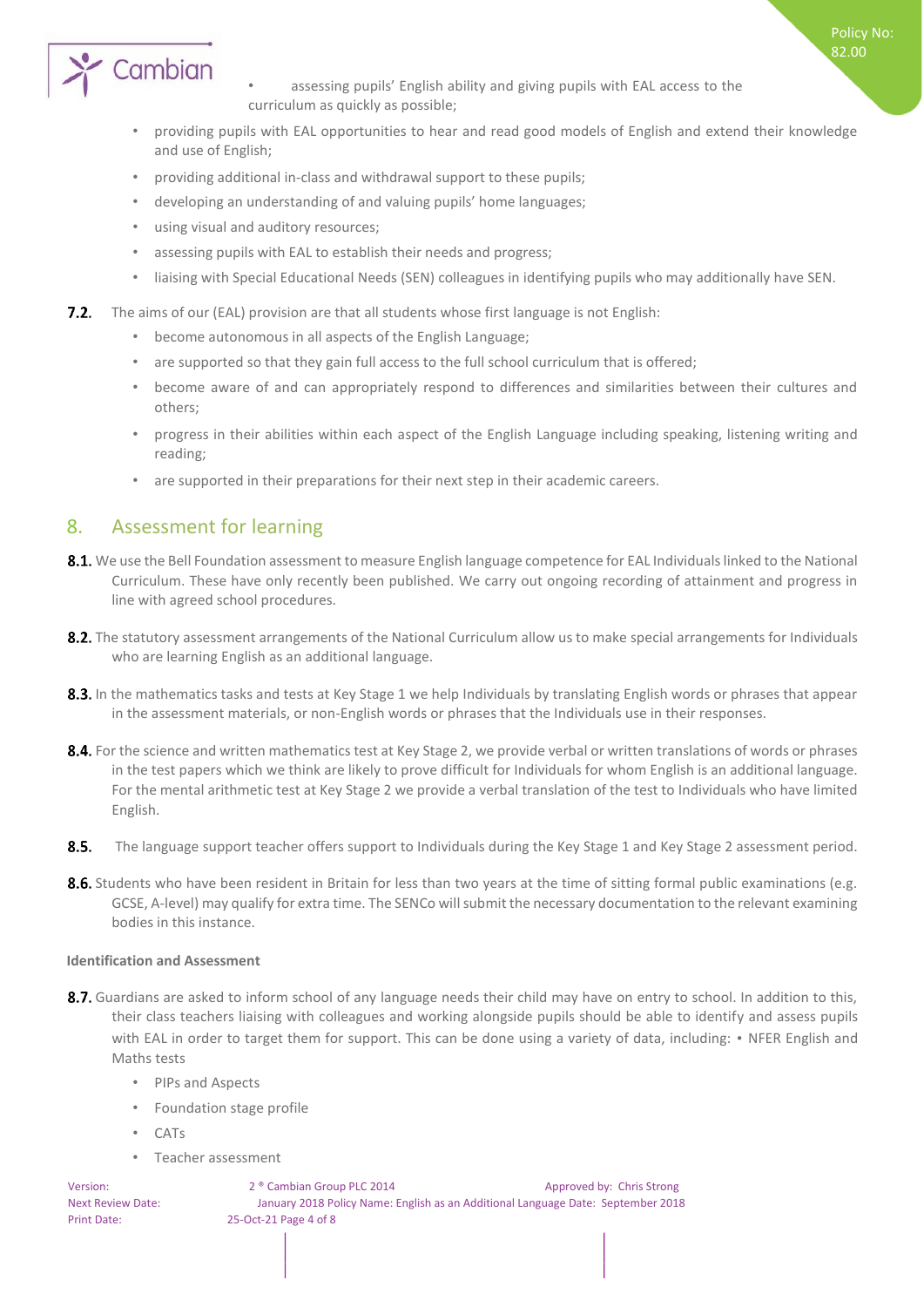

- Reading tests/sweeps
- Spelling tests
- Individual pupil targets
- ICT based tracking systems
- Consultation with guardians
- Attendance and behaviour monitoring
- Accurate ethnic data
- 8.8. Once the pupils have been identified and assessed, the class teacher needs to work with colleagues to develop Individual Language Plans with SMART targets (ILP's). All should be aware that EAL pupils will frequently understand what is being said, well before they have confidence enough to speak themselves.

#### <span id="page-4-0"></span>**Teaching and learning style**

- 8.9. Teachers take action to help Individuals who are learning English as an additional language by various means:
	- developing their spoken and written English by:
		- o ensuring that vocabulary work covers the technical as well as the everyday meaning of key words, metaphors and idioms;
		- $\circ$  providing in class support for individuals and small groups;  $\circ$  developing appropriate resources;
		- o explaining how speaking and writing in English are structured for different purposes across a range of subjects;
		- $\circ$  providing a range of reading materials that highlight the different ways in which English is used;  $\circ$ encouraging Individuals to transfer their knowledge, skills and understanding of one language to
			- another; o providing support within small-group intervention strategy programmes also involving
			- non–EAL pupils; o providing advice and training for staff members;
		- o building on Individual's experiences of language at home and in the wider community, so that their developing uses of English and other languages support one another;
	- ensuring access to the curriculum and to assessment by:
		- o using accessible texts and materials that suit Individual's ages and levels of learning;
		- o providing support through ICT, video or audio materials, dictionaries and translators, readers and amanuenses;
		- using the home or first language where appropriate.

#### <span id="page-4-1"></span>**Home-school links**

- 8.10. These are in place to:
	- Welcome guardians into school
	- Communicate with and involve guardians in their Individual's learning
	- Promote a multi-cultural understanding in school
- 8.11. The school is aware of obstacles to communication that may arise for some pupils and families with EAL and knows where to seek advice and support to overcome these.

#### <span id="page-4-2"></span>**Professional development**

8.12. All staff are provided with opportunities for training on EAL, through the SENCo, whose responsibility it is to provide this training on a regular basis, for all staff to extend their knowledge and understanding and enhance their skills. This contributes to the development of good practice and the raising of achievement within the school.

Version: 2<sup>®</sup> Cambian Group PLC 2014 Approved by: Chris Strong Next Review Date: January 2018 Policy Name: English as an Additional Language Date: September 2018 Print Date: 25-Oct-21 Page 5 of 8

Policy No: 82.00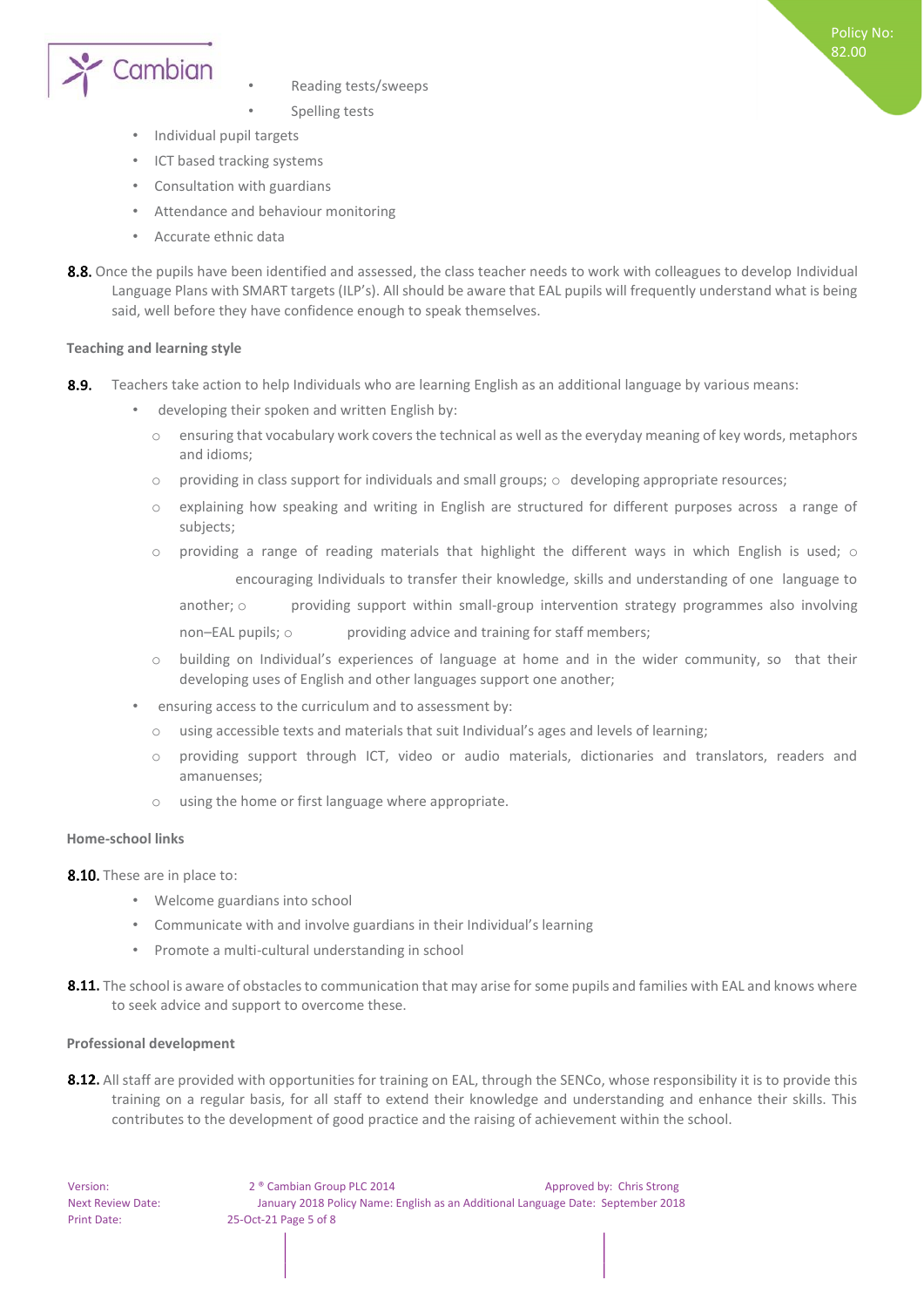

### <span id="page-5-0"></span>**Use of ICT**

8.13. ICT is a central resource for learning in all areas at insert name of school and is used when relevant for meeting the needs of EAL pupils.

#### <span id="page-5-1"></span>**Resources**

- 8.14. Staff working with EAL pupils can receive training in how to use existing resources to support language development, as part of their professional development. The school seeks to purchase resources which reflect different ethnicities in their language, visual images and content. Money is allocated each year to purchase further resources to support Learning Development including EAL. If teachers do not share the student's language they can use resources to demonstrate the value of the student's language through:
	- dual language texts;
	- multi lingual labels around the classroom / school and
	- stories from their own and other cultures.

#### <span id="page-5-2"></span>**Effective EAL support**

8.15. This will be evidenced by:

- High standards of EAL training and curriculum content for EAL pupils
- Good leadership and management of EAL
- Pupils with EAL are sufficiently challenged and supported so they can reach their potential
- Support takes account of pupils at the early stage of language learning
- Use of our 'guardian angel' system. New EAL learners can be paired with both a helper who speaks their mother tongue, wherever possible (to help them feel comfortable) and a classmate (to help them integrate into the school)
- Support takes account of pupils at later stages of language learning by supporting them in their development of literacy across the curriculum and higher order language skills, e.g. pre-teach specific vocabulary, for example for science, to prepare them in advance of the lesson
- The offered curriculum is relevant and sensitive
- The SMT is involved in the monitoring, deployment and quality of provision for the support of minority ethnic pupils
- Links with guardians are good
- The area is a strength in the school
- 8.16. The additional support beyond the classroom available through the SEND department will take following form:

#### <span id="page-5-3"></span>**Key Stage 4**

8.17. Students with an appropriate level of English will continue in mainstream English lessons leading to GCSE English and English literature. Those who would find the GCSE curriculum too difficult or inappropriate will receive timetabled EAL lessons in preparation for the First Certificate in English or the Cambridge Preliminary English Test.

#### <span id="page-5-4"></span>**Key Stage 5**

8.18. Sixth formers are recommended two lessons of EAL a week during their study periods. Students are working towards the IELTS examination which is required by many universities in the UK and abroad. Arrangements will be made for them to take their IELTS at a local school centre.

#### <span id="page-5-5"></span>**Identification of EAL needs**

8.19. EAL needs are identified through a range of methods, including:

Version: 2 ® Cambian Group PLC 2014 Approved by: Chris Strong Next Review Date: January 2018 Policy Name: English as an Additional Language Date: September 2018 Print Date: 25-Oct-21 Page 6 of 8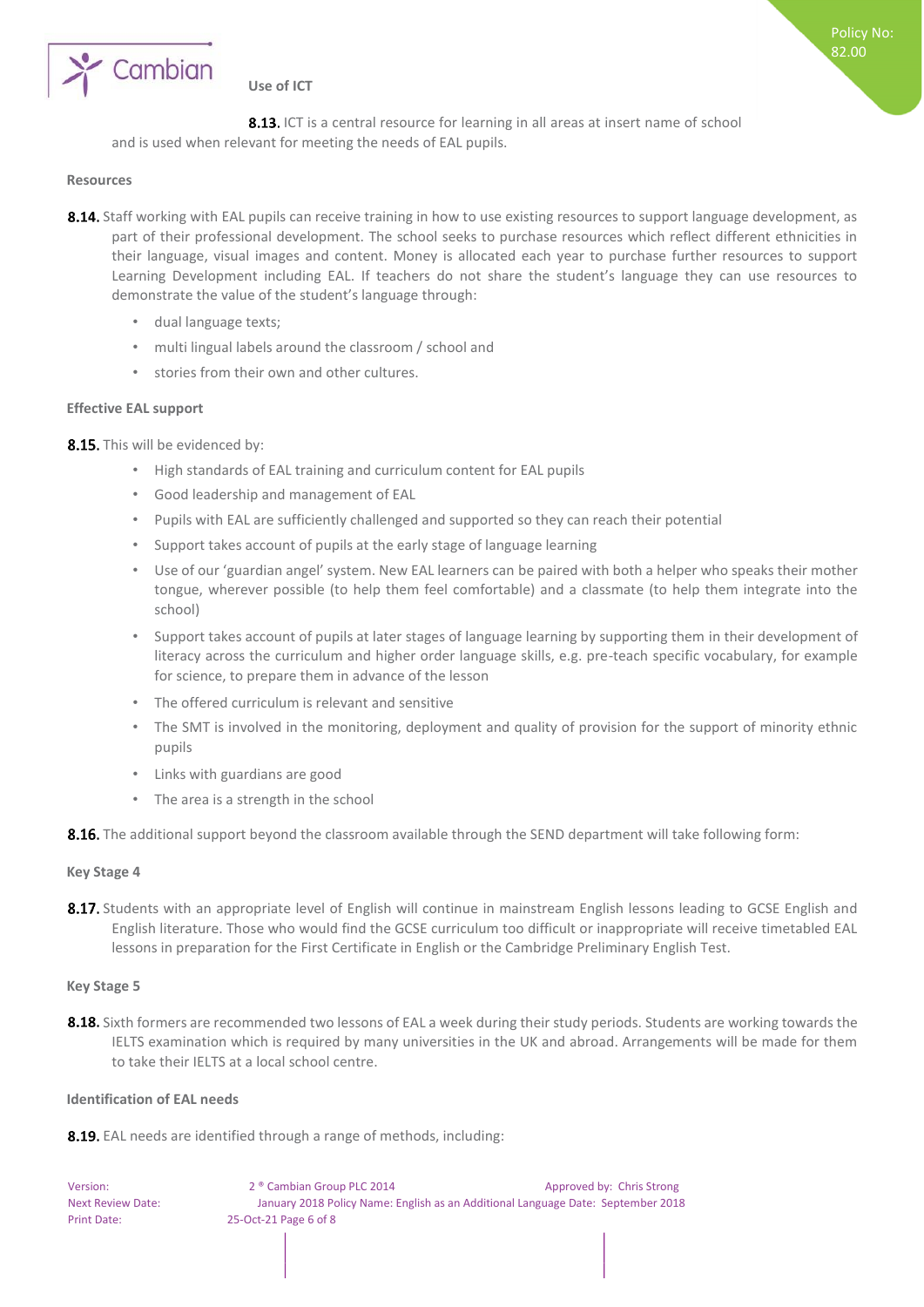

• On entry, when EAL is identified and recorded as part of the entrance process, and interviews/meetings with the child and guardians take place.

- By teaching staff recognition of the particular needs of a child, which should be fed back to the SENCo.
- Through individual meetings with the SENCo, and with the Head of the MFL faculty where appropriate (e.g. where the language spoken is one that is taught within school, and/or where facilitation of the child's development of language can clearly be assisted through the MFL department's provision).
- Through discussion with external professionals e.g. tutors, previous teachers, etc.
- Through parental information.
- 8.20. Guardians are asked to inform school of any language needs their child may have on entry to school. In addition to this, their class teachers liaising with colleagues and working alongside their students should be able to identify and assess students with EAL in order to target them for support. Once the students have been identified and assessed, the SENCo will provide key details of the students' requirements, and advice as to appropriate strategies, through the EAL register. All should be aware that EAL students will frequently understand what is being said, well before they have confidence enough to speak themselves.

#### <span id="page-6-0"></span>**Provision for Learning Needs**

8.21. Students with EAL will be differentiated for in accordance with our Differentiation and SEND policies. This may involve the use of all main forms of differentiation (resource, outcome, choice, support, task). As with all students this differentiation will be personalised by subject teachers to take into account the stage of learning attained by the student, and the methods in which they work best. Teachers will be advised and supported by the SENCo as to suitable methods for each child.

#### <span id="page-6-1"></span>**Provision for Learning Needs within Modern Foreign Languages (MFL) lessons**

- 8.22. We have students who have English as their native language and who use another language. We will also have students whose native tongue is not English but they use it as their language of instruction. We will refer to both categories of students as Bilingual Learners as they live in two or more languages. Bilingual students are those who have 'access to more than one language in normal and natural ways in their daily lives.'
- 8.23. Within language lessons we will aim for Additive Bilingualism rather than Transitional Bilingualism which can restrict student leaning. We will aim that through their lessons in French and Spanish, knowledge of other languages extends their constantly expanding language repertoire promoting their use of English and mother tongue. Languages are not separate and isolated units and bilingual learners show a greater level of metalinguistic awareness as well as greater cognitive capacity for language as a system. Bilingual students often demonstrate higher levels of self-confidence as they function in different cultures and social groups.
- 8.24. If a student is bilingual in French or Spanish, they will be given access to an EPP booklet for regular extension within the classroom. Additional EAL resources tailored to their precise abilities and needs will also be made regularly available. The opportunity to sit qualification examinations (e.g. GCSE, A-level) in their native tongue will be arranged wherever possible, and the Head of MFL can provide advice and guidance on obtaining tuition in languages outside school. Furthermore, the Head of MFL will endeavour to allocate time, where possible, to one on one or small group sessions with bilingual students with Native Language Assistants alongside the option of an after school club delivered by the assistants aimed specifically for bilingual speakers of the appropriate language.
- 8.25. Language learning for our bilingual learners is encouraged through:
	- contextual support through practical experiences;
	- appropriate modelling of language;
	- opportunities to communicate confidently in the new language;
	- motivation through meaningful activities;
	- self-confidence through praise and
	- stimulating and enjoyable learning situations and
	- Time spent with Native Language Assistants in one on one or small group sessions.

| Version:                 | 2 <sup>®</sup> Cambian Group PLC 2014                                            | Approved by: Chris Strong |
|--------------------------|----------------------------------------------------------------------------------|---------------------------|
| <b>Next Review Date:</b> | January 2018 Policy Name: English as an Additional Language Date: September 2018 |                           |
| <b>Print Date:</b>       | 25-Oct-21 Page 7 of 8                                                            |                           |